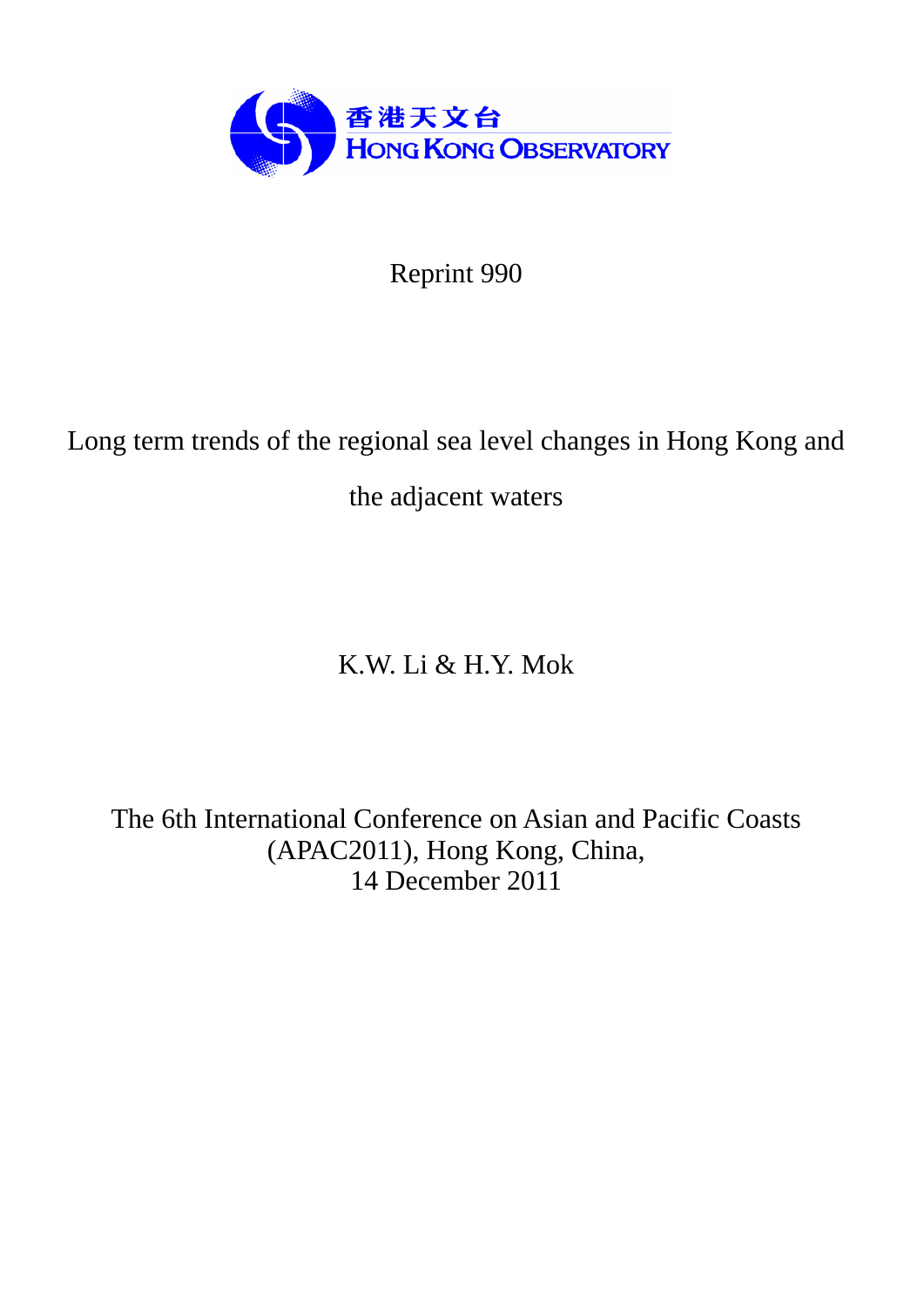

# **Proceedings of the Sixth International Conference on Asian and Pacific Coasts (APAC 2011) December 14 – 16, 2011, Hong Kong, China**

# **LONG TERM TRENDS OF THE REGIONAL SEA LEVEL CHANGES IN HONG KONG AND THE ADJACENT WATERS**

K.W. LI, H.Y. MOK

*Hong Kong Observatory, HKSARG Hong Kong, China* 

Direct consequences of global warming are thermal expansion of sea water and melting of glaciers and ice caps. Both effects would lead to a rise of the mean sea level. According to the fourth assessment report (AR4) of the Intergovernmental Panel on Climate Change (IPCC), the global mean sea level rose at a rate of 1.8 mm per year for 1961-2003 and 3.1 mm per year for 1993-2003. The fourth assessment report also projects that the sea level could rise by 0.59 metre in the 21st century while some recent studies suggest that the amount could be even higher - at one to two metres.

Located at the coast of the South China Sea, Hong Kong has experienced a rise in the sea level. Previous studies show that the sea level at the Victoria Harbour has risen significantly by about 2.6 mm per year since the 1950's. However, some other factors such as ocean currents, water discharge, subsidence and sedimentation are also influencing sea level at the regional scale. As the eastern side of Hong Kong is open to the Taiwan Strait and Luzon Strait, while the western side is at the Pearl River Estuary and the southern end is open to the South China Sea, the change in sea levels in Hong Kong and the adjacent waters would have regional variations. This study aims at determining the long term trends of the regional sea level changes in Hong Kong and the adjacent waters by examining the sea level data recorded since the 1950s by tide gauges at various coastal locations in Hong Kong and Macau. The satellite altimetry data are also used to corroborate the sea level change in the South China Sea with those in the Hong Kong Waters.

#### **1. Introduction**

 Global warming would lead to rise in sea level due to thermal expansion of the upper layer of the ocean and melting of mountain glaciers and polar ice-caps. The rise of sea level has a potential impact on coastal regions, such as increased coastal erosion, more extensive coastal inundation, higher storm surge flooding, landward intrusion of seawater in estuaries and aquifers, and changes in surface water quality and groundwater characteristics. In the forth assessment report (AR4) of the Intergovernmental Panel on Climate Change (IPCC), it was found that the global mean sea level had risen at a rate of 1.8 millimetres per year from 1961 to 2003 and the recent rising rate even increased to 3.1 millimetres per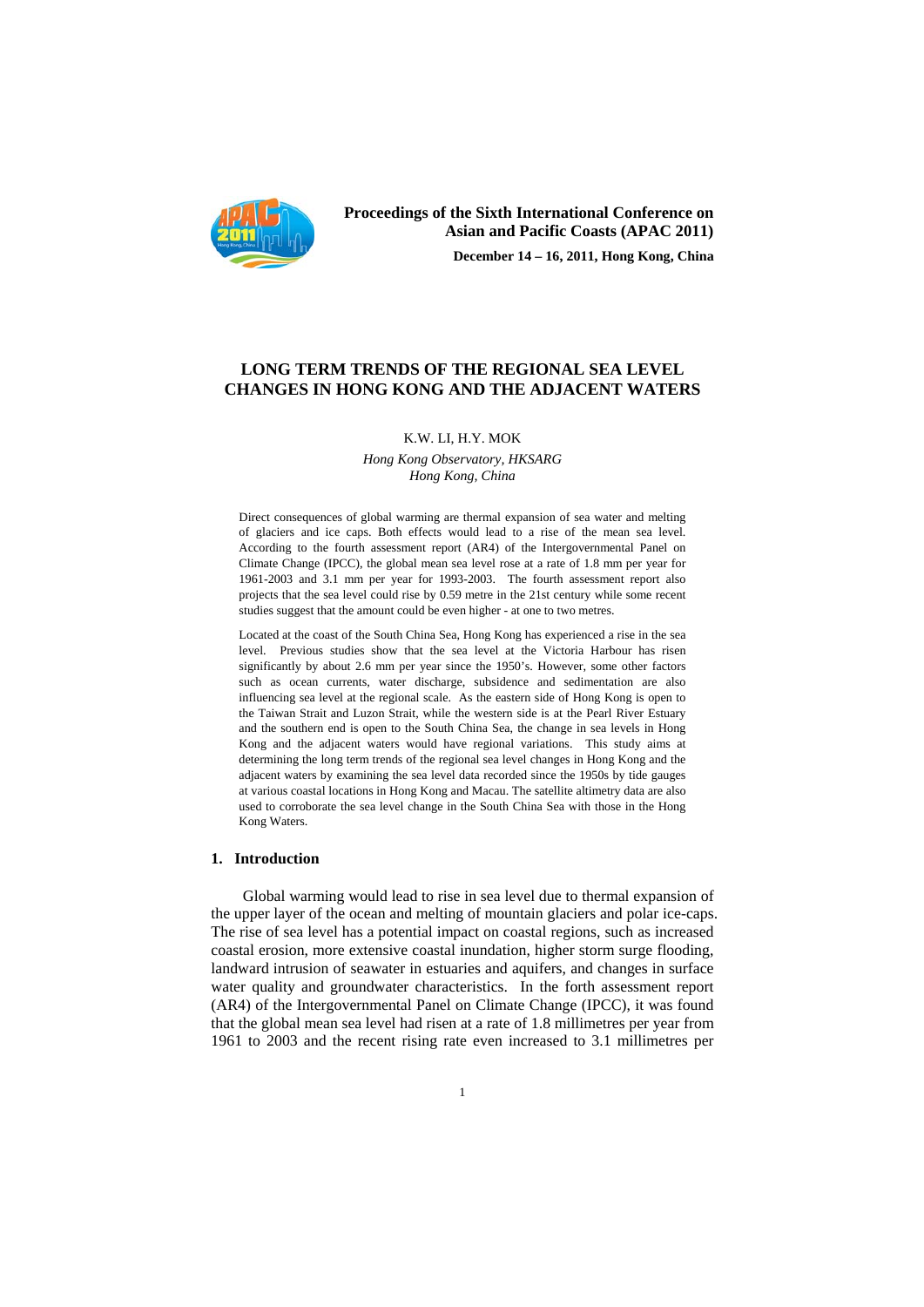year from 1993 to 2003. The AR4 also predicts that the sea level could rise by 0.59 metre in the 21st century while some recent studies suggest that the amount could be even higher - at one to two metres [6].

The sea level observed at a location can be considered as the superposition of tide and meteorological residuals [4]. Tides along coastal basins are strongly affected by geometry of the coastline, bathymetry and hydrology of estuaries. Meteorological residuals are the irregular components due to the weather elements such as atmospheric pressure and wind stress. Some other factors such as ocean currents, water discharge, subsidence and sedimentation also affect sea levels at the regional scale.

Hong Kong is open to influences of the coastal cold current that carries colder water from the East China Sea along the Taiwan Strait to the south China coast in winter, and the Kuro Shio current that transports warm water from the Pacific across the Luzon Strait into the South China Sea in springtime. During summer months, the Hainan current that carries warm water up to the northeastern coast of the South China Sea prevails. At the western end of Hong Kong is at the Pearl River Estuary. Fresh water discharge via the Pearl River Estuary and sedimentation distribution at the Estuary exert an influence on the Hong Kong waters, with the influence declining from west to east. The western part of Hong Kong waters is estuarine while the eastern part is predominantly oceanic; between the two is a region of mixing [2].

Hence, it is expected that sea level change in Hong Kong should have a regional variation to a certain degree. The objective of this study is to determine the long term trends of the regional sea level changes in Hong Kong and the adjacent waters. The short term sea level trends and inter-annual variability will also be analyzed and compared to those in the South China Sea.

#### **2. Tide Data for the Study**

Tide data collected by the Hong Kong Observatory's tide gauge network and collected by the tide gauge operated by the Maritime Administration of Macau are used for this study.

Figure 1 shows the locations of the tide gauge stations for this study. The data period and data availability of these stations are given in Table 1. Due to telecommunication problems, data availability for the remote stations at Tsim Bei Tsui, Waglan Island and Tai Mui Wan was relatively low particularly in the early years of operation.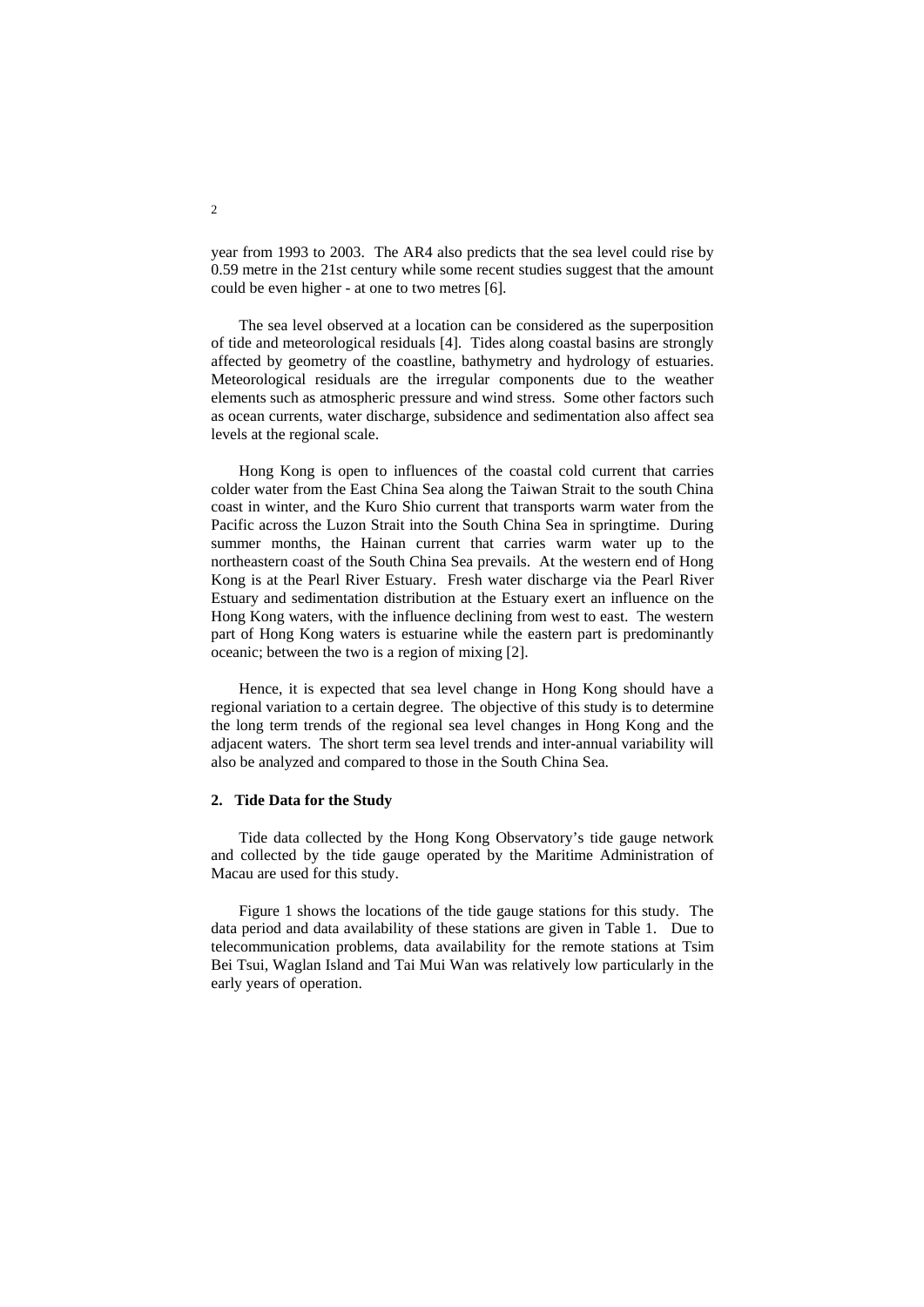

Figure 1. Locations of the tide gauge stations for this study.

| <b>Station Name</b>        | Latitude and<br>Longitude             | Data Period                     | Data<br>Availability | Water<br>Depth<br>( <i>metres</i> ) |
|----------------------------|---------------------------------------|---------------------------------|----------------------|-------------------------------------|
| North Point/<br>Quarry Bay | 22°18'N 114°12'E/<br>22°17'N 114°13'E | $1954 - 1985/$<br>$1986 - 2010$ | 98%                  | $10-15$                             |
| Tai Po Kau                 | 22°27'N 114°11'E                      | $1963 - 2010$                   | 95%                  | ~10                                 |
| Tsim Bei Tsui              | 22°29'N 114°01'E                      | 1974 - 2010                     | 79%                  | ~1                                  |
| Waglan Island              | 22°11'N 114°18'E                      | $1976 - 2010$                   | 51%                  | ~10                                 |
| Tai Miu Wan                | 22°16'N 114°17'E                      | $1994 - 2010$                   | 72%                  | $15 - 25$                           |
| Shek Pik                   | 22°13'N 113°54'E                      | $1997 - 2010$                   | 94%                  | $5 - 10$                            |
| Macau                      | 22°11'N 113°32'E                      | $1984 - 2010$                   | 98%                  | ~1                                  |

Table 1. Tide gauge stations for this study, their data periods, data availability and water depth nearby the stations

Hourly tidal records are available from the North Point tide gauge station starting from 1954. In 1985, the tide gauge station was relocated to Quarry Bay and has been put into operation since 1986. With both stations sited on reclaimed land, ground settlement was found significant especially for the first ten to twenty years after reclamation. Monitoring of settlement of the stations was carried out by the Port Works Division of the then Civil Engineering Department and the results were used to correct the tidal record [7].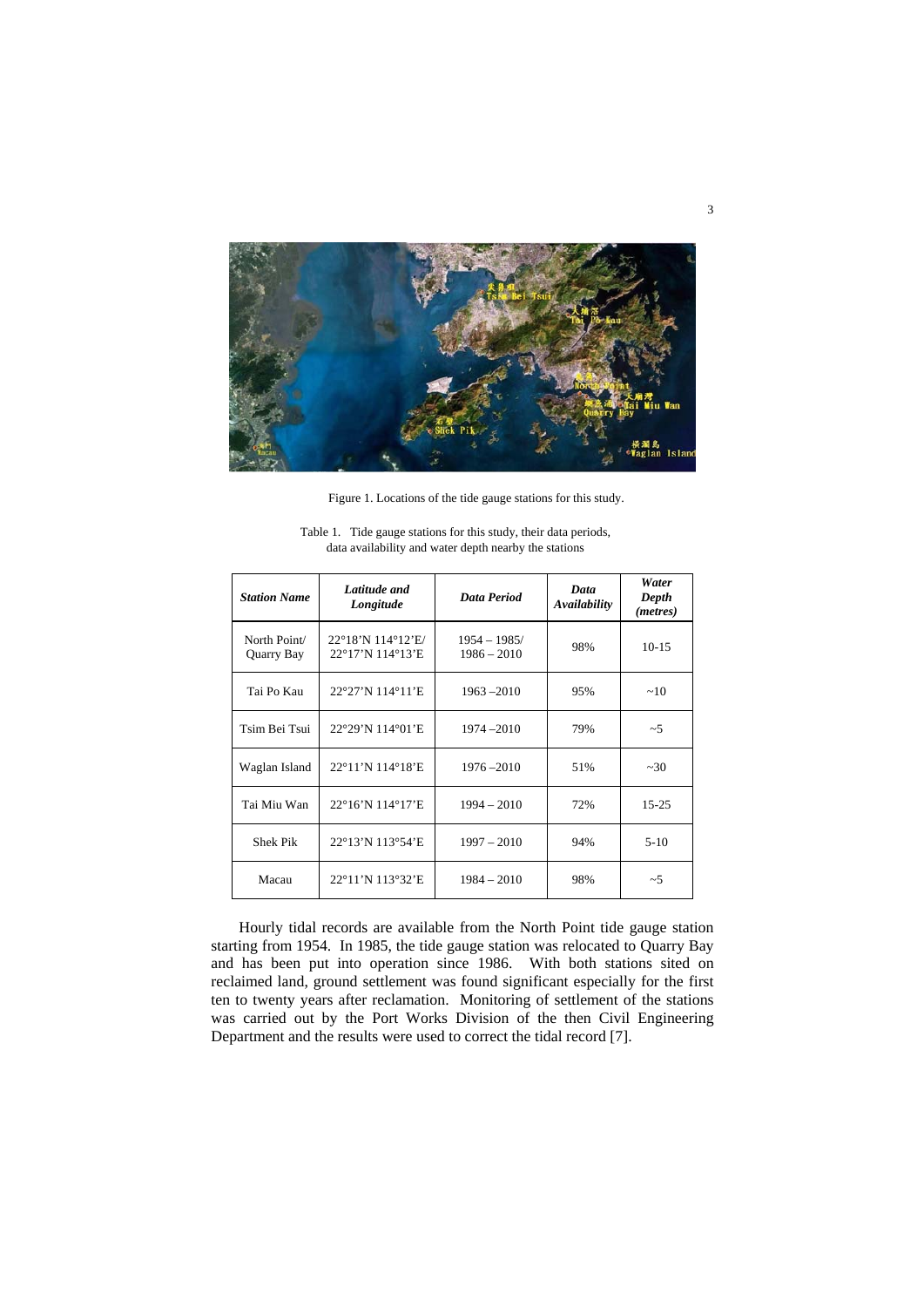The tidal records measured at North Point and Quarry Bay during the overlapping period were compared and found no noticeable difference [9]. Hence, the tide gauge data from these two stations are regarded as belonging to the same series and regarded as from a single station (denoted as NPBQ thereafter).

Unlike NPQB, other tide gauge stations were not built on reclaimed land. Regular settlement measurements for these stations have been carried out since 1991 and the measurements show that no significant settlement during the observation periods.

As there is no tide data available for the southwestern coast of Hong Kong before 1997, tide data recorded in Macau from 1984 to 2010 are used to illustrate the long term sea level change for the waters to the southwest of Hong Kong.

Tai Po Kau, Tai Mui Wan and Waglan Island are located in the eastern coast of the Hong Kong and more affected by the oceanic currents from the east. Tsim Bei Tsui, Macau and Shek Pik are close to the Pearl River Estuary. Fresh water discharge and sedimentation from the Pearl River affect the sea levels at these sites and shallow water effects on the tide are also more important. NPQB is located centrally in the region of mixing of oceanic and estuarine water [11].

#### **3. Data Analysis**

Daily mean sea levels are computed from hourly tidal records using a sea level data processing software package developed by the University of Hawaii Sea Level Centre [8]. Short data gaps less than or equal to 24 hours are filled with linear interpolation via the predicted tide data. A two-step filtering is applied to remove the periodic changes associated with tides. First, the dominant diurnal and semi-diurnal tidal components are removed from the hourly tidal records. Secondly, a 119-point convolution filter centred at noon is used to remove the remaining high frequency energy. Annual means are computed from the daily mean sea levels if not more than 20% of data are missing in the year.

Annual mean sea levels at North Point between 1954 and 1957 are corrected for the error due to resetting of the tide gauge based on the correction table from Watts [3]. Settlement correction based on the results of settlement measurement from the Port Works Division of the then Civil Engineering Department is applied to the annual mean sea levels at NPQB between 1958 and 2010. No correction for settlement is applied to the annual mean sea levels at Tai Po Kau, Tsim Bei Tsui, Waglan Island, Tai Mui Wan and Shek Pik as settlement has been found insignificant.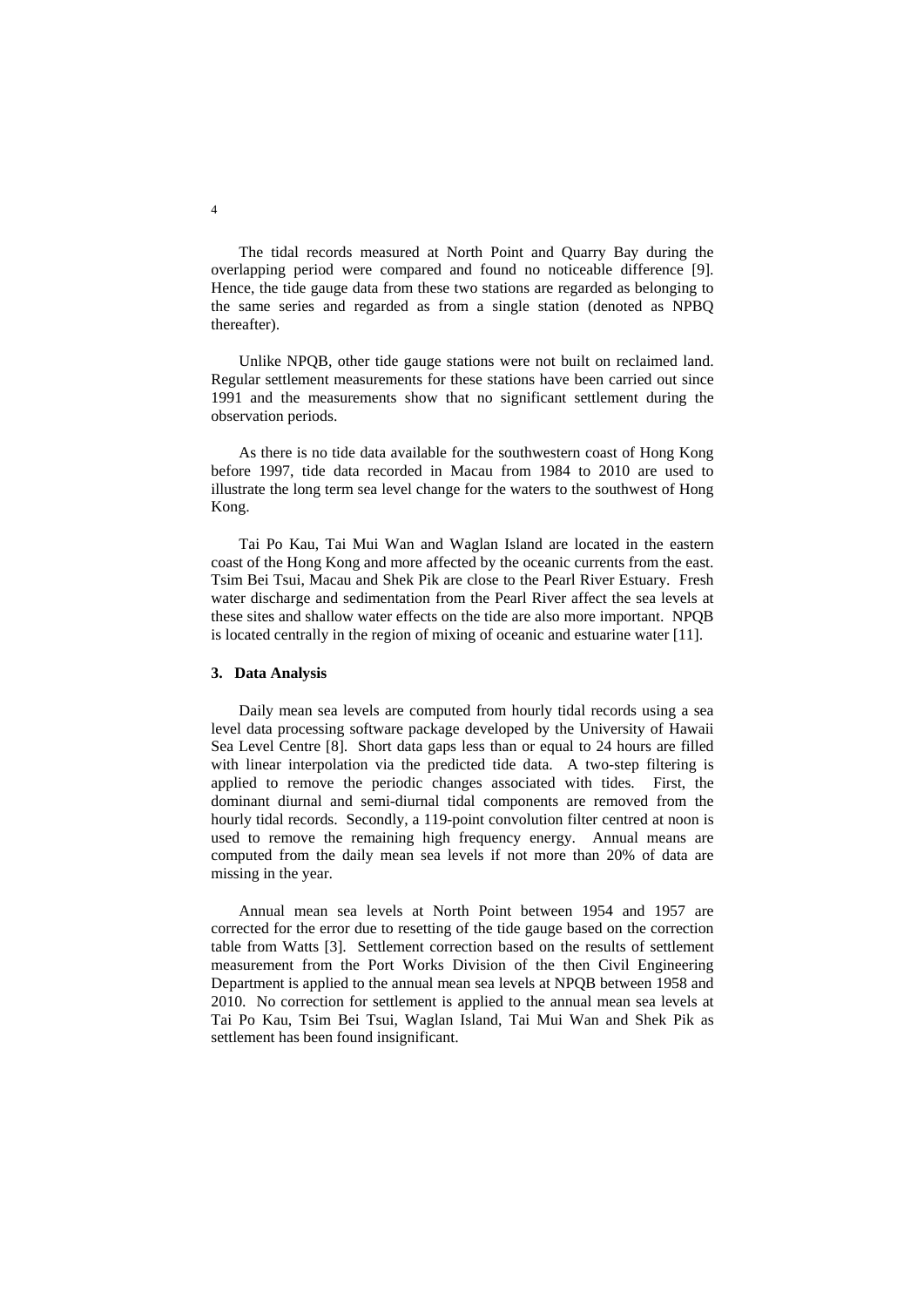The trend of annual mean sea level at each station is obtained using a least squares linear fit. All trends shown in this study have been tested for significance at a level of 5%. The error terms are given in one standard deviation.

## **4. Results and Discussion**

## **4.1.** *Long Term Trend*

The annual mean sea levels at NPQB, Tai Po Kau, Tsim Bei Tsui, Waglan Island and Macau which have record lengths of more than 25 years are given in Figures 2(a) to 2(e).



Figure 2(a). Annual Mean Sea Level at North Point/Quarry Bay (1954-2010).



Figure 2(b). Annual Mean Sea Level at Tai Po Kau (1963-2010).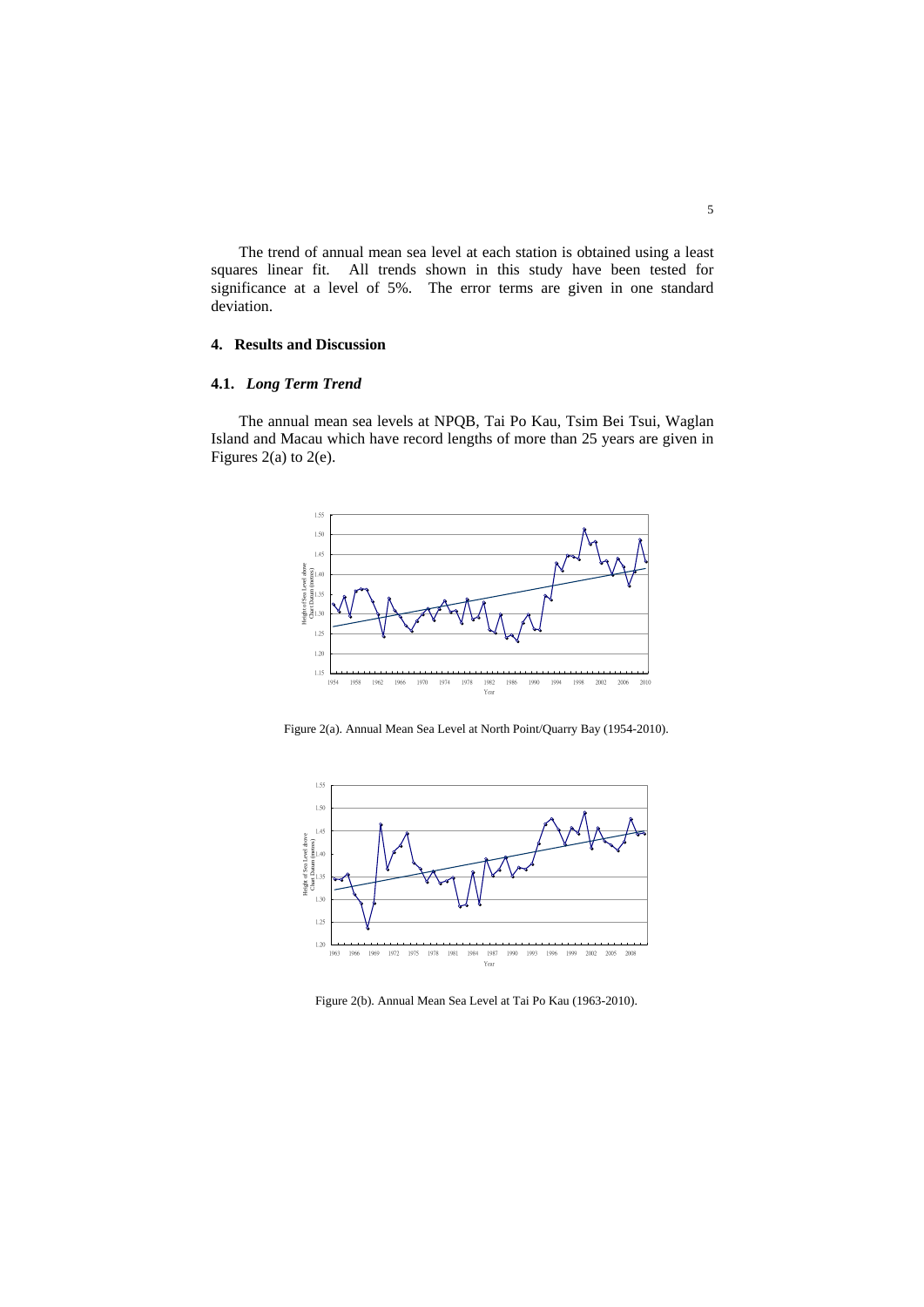

Figure 2(c). Annual Mean Sea Level at Tsim Bei Tsui (1974-2010).



Figure 2(d). Annual Mean Sea Level at Waglan Island (1982-2010).



Figure 2(e). Annual Mean Sea Level at Macau (1984-2010).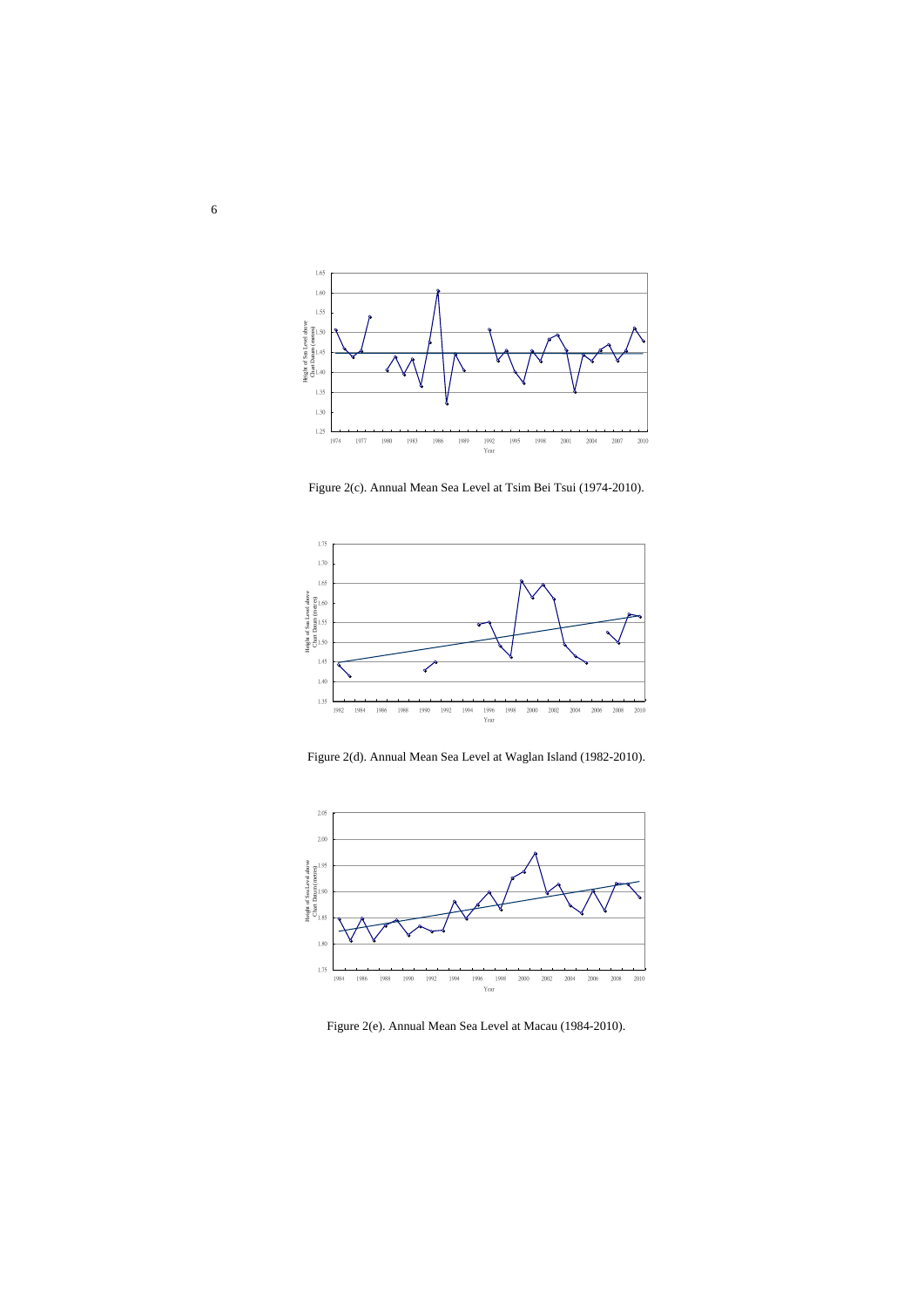With the longest record period of 57 years from 1954 to 2010 in the harbour, NPQB's annual mean sea level had risen significantly at a rate of  $2.6 \pm$ 0.5 millimetres per year. However, the rising trend is not monotonic. From 1954 to 1987, the annual mean sea levels at NPQB show a general falling trend at a rate of  $2.0 \pm 0.5$  millimetres per year. From 1987 to 1999, the annual mean sea levels rose rapidly at a rate of  $22.1 \pm 2.3$  milllimetres per year. From 1999 to 2010, the annual mean sea levels show a general falling trend at a rate of 5.6 ± 3.2 milllimetres per year.

At the northeastern coast of Hong Kong, the annual mean sea level of Tai Po Kau had also risen significantly at a rate of  $2.7 \pm 0.5$  millimetres per year from 1963 to 2010. Similar to NPQB, there was a steep rising trend since the late 1980s and then a slight falling trend from 2001 to 2010

With a record length of slightly less than 30 years, Waglan Island's annual mean sea level on the southern part of Hong Kong had risen significantly at a higher rate of  $4.2 \pm 2.0$  millimetres per year. Although the annual mean sea levels of some years could not be determined due to poor data availability, the long term rising trend could be inferred from the significantly higher annual mean sea levels in recent years than those in the early years of operation of the station.

For the waters to the southwest of Hong Kong, the annual mean sea level at Macau also had a relatively higher rising trend of  $3.9 \pm 0.8$  millimetres per year.

Based on the above analysis, the sea levels in the central, eastern and southern regions of the Hong Kong waters have significant rising trends ranging from 2.6 to 4.2 millimetres per year in long term. The rate of rise in the southern region of the Hong Kong waters is relatively faster than those in the central and eastern regions.

Unlike the above four stations, the annual mean sea levels at Tsim Bei Tsui show no noticeable trend from 1974 to 2010. This might suggest that local effects, such as fresh water discharge and sedimentation originating from the Pearl River, have been affecting the sea levels there more significantly than the oceanic effect.

The long term rising trends at NPQB, Tai Po Kau, Waglan Island and Macau are higher than the global mean sea level rise of 1.8 milllimetres per year for 1961-2003 (IPCC, 2007). This suggests that the regional sea level rise at the northern coast of the South China Sea is generally higher than the global mean in long term.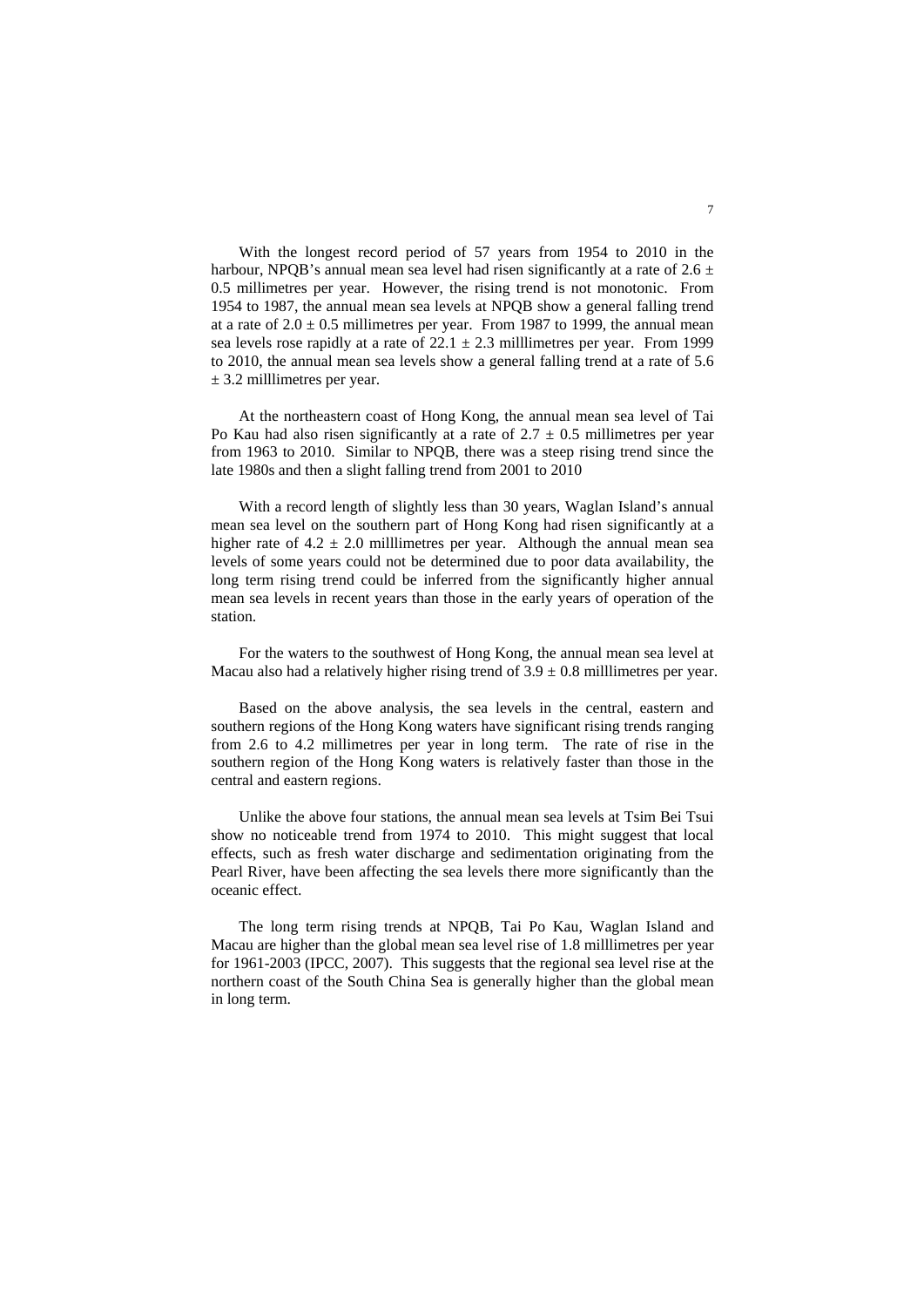The annual mean sea levels at Tai Mui Wan and Shek Pik are given in Figures 3(a) and 3(b). The lengths of the record of mean sea level at these two stations are too short for any meaningful long term trend to be evaluated.



Figure 3(a). Annual Mean Sea Level at Tai Mui Wan (1994-2010).



Figure 3(b). Annual Mean Sea Level at Shek Pik (1998-2010).

#### **4.2.** *Comparison with South China Sea*

The TOPEX/Poseidon (T/P) satellite is a joint venture of France and the United States to measure the global sea level with respect to the centre of the Earth. An altimeter onboard the satellite sends radar pulses to the ocean surface and measures the time taken for bounced off pulses to return to the satellite. The T/P mission provides sea level data from 1993 to 2001. Jason-1 is successor to the T/P mission and provides sea level data since 2002. The Ocean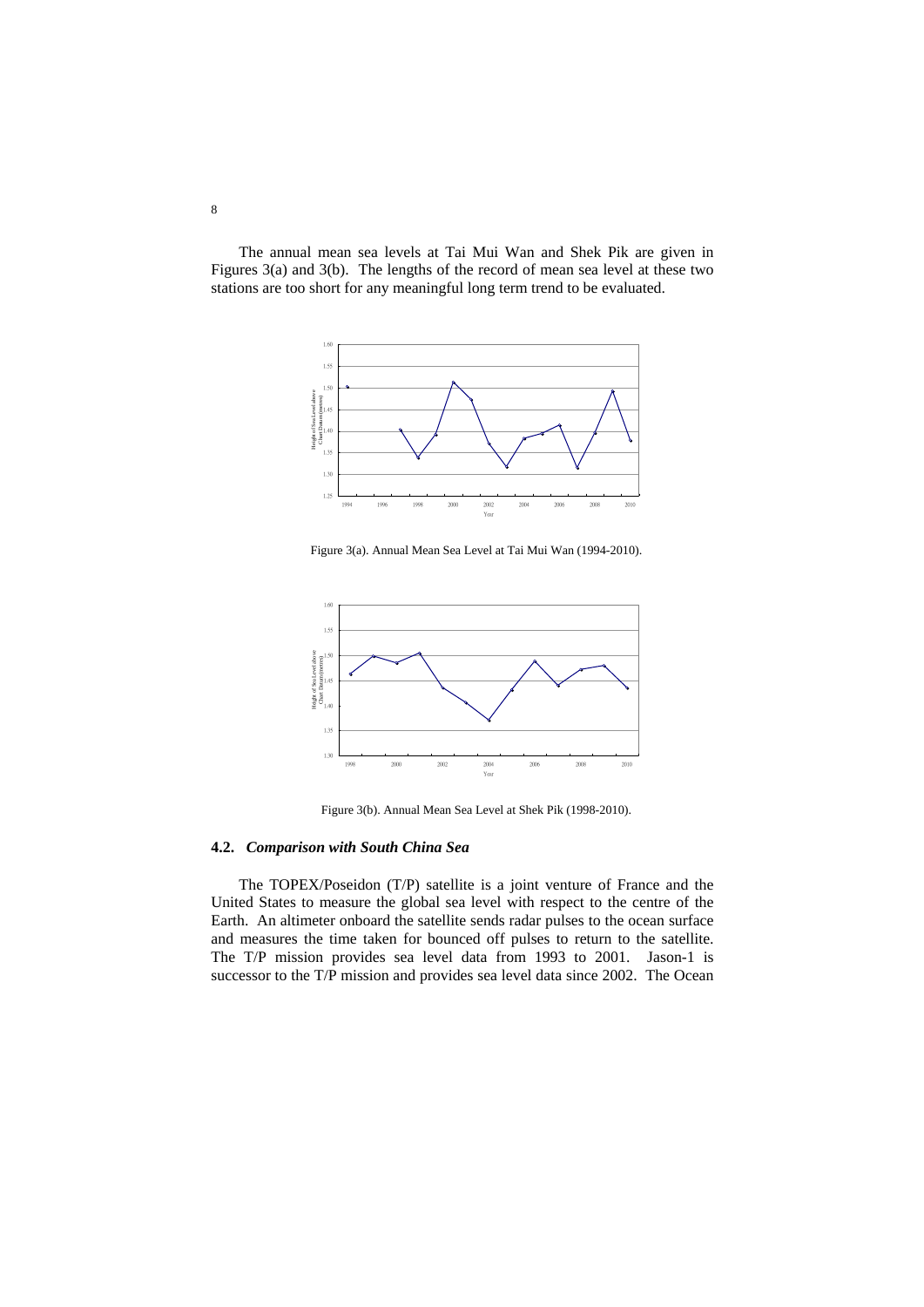Surface Topography Mission on Jason-2 satellite (OSTM/Jason-2) is a followon to the Jason-1 mission starting from 2008<sup>a</sup>.

Figure 4 shows the average annual mean sea level anomaly over the South China Sea for the period 1993 to 2010 from the T/P and Jason-1/2 satellites published by the University of Colorado<sup>b</sup>. The annual mean sea level anomaly rose rapidly from 1993 to 2001, fell sharply from 2001 to 2005 and rose again from 2005 to 2010 with an overall rising rate of  $5.4 \pm 1.0$  millimetres per year for the period from 1993 to 2010.



Figure 4. Average Annual Mean Sea Level Anomaly over the South China Sea (1993-2010).

The variations of annual mean sea levels for NPQB, Tai Po Kau, Waglan Island, Macau and the South China Sea for the period from 1993 to 2010 are compared. It can be seen that they all show a very similar pattern with a general rising trend from 1993 to around 2000 followed by a rapid falling one to around 2006 and a rising trend again since then.

#### **4.3.** *Inter-annual Variation*

-

The annual mean sea level variations after trend removal for NPQB, Tai Po Kau, Tsim Bei Tsui, Waglan Island, Macau, Tai Mui Wan, Shek Pik, and the South China Sea for the period from 1993 to 2010 are shown in Figure 5.

a information is available from WWW webpage at: http://topex-www.jpl.nasa.gov/ b

 $^{\rm b}\,$  data are obtained from WWW webpage at: http://sealevel.colorado.edu/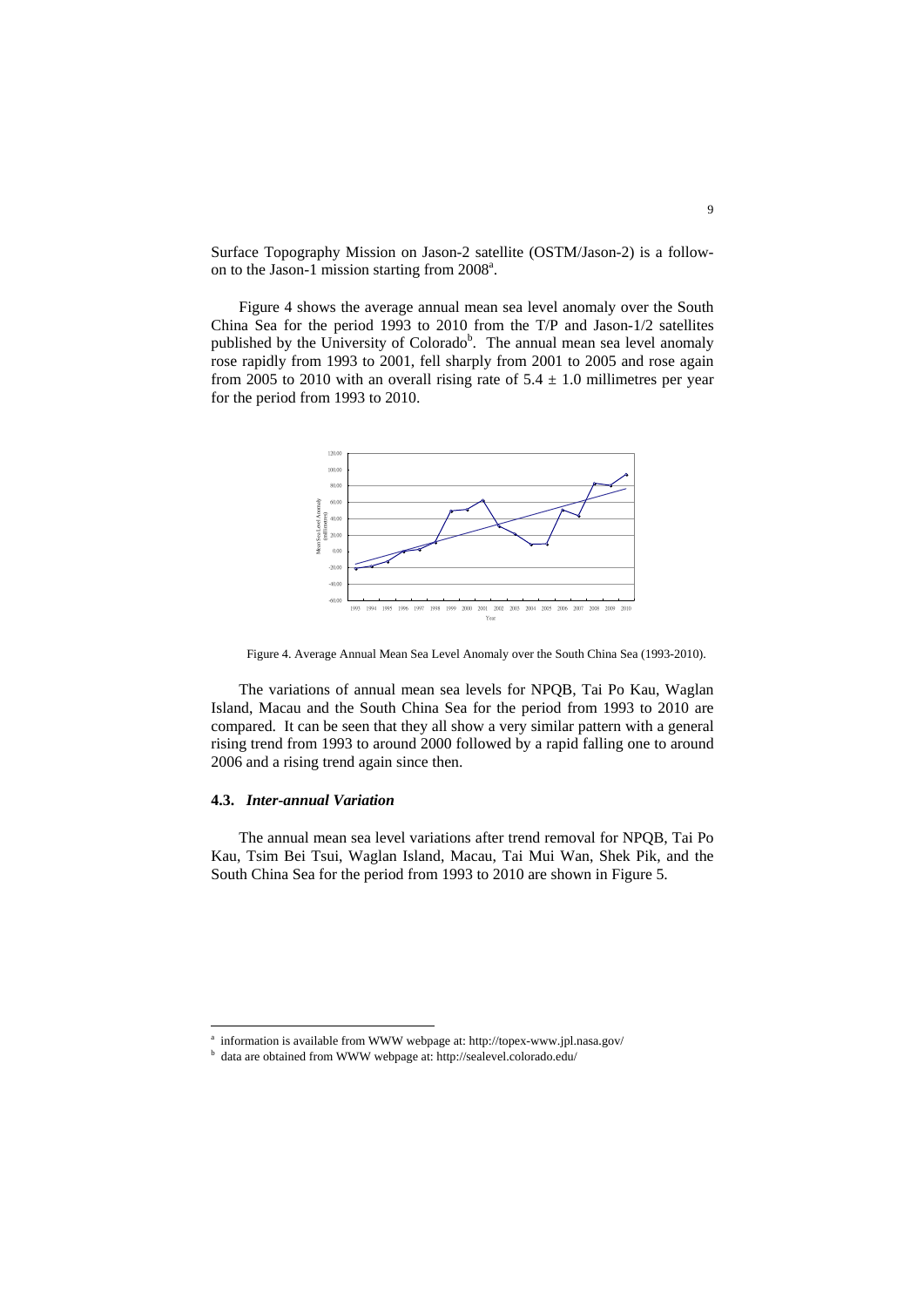

Figure 5. Annual Mean Sea Level Variations after trend removal for various stations.

It can be seen that the de-trended mean sea levels for Waglan Island and Tai Mui Wan have larger fluctuation compared to the others. This could possibly be associated with the relatively deeper water near the tide gauge stations.

Also, it is found that the de-trended annual mean sea levels at the three tide gauge stations in the southern region of the Hong Kong waters, namely Waglan Island, Macau and Shek Pik, , are highly correlated to those for the South China Sea for the period from 1993 to 2010 with correlation coefficients of 0.79, 0.78 and 0.76 respectively. The correlation coefficients for other stations are generally below 0.5.

#### **5. Conclusion**

Based on the tide data recorded by the tide gauges of the Hong Kong Observatory and the Maritime Administration of Macau, spatial variations in the trends of sea level rise at the Hong Kong waters were observed. Besides the waters near the Pearl River Estuary where no significant trend was observed possibly due to the fresh water and sedimentation originating from the Pearl River, the sea levels of the Hong Kong waters in general show a long tern rising trend with relatively higher rising rate in the southern region of the Hong Kong waters.

Comparing with the satellite altimetry measurements of the oceans for the period 1993 to 2010, it is found that except the northwestern region, the variations of the annual mean sea levels of the Hong Kong waters are commensurate in general with that of the South China Sea.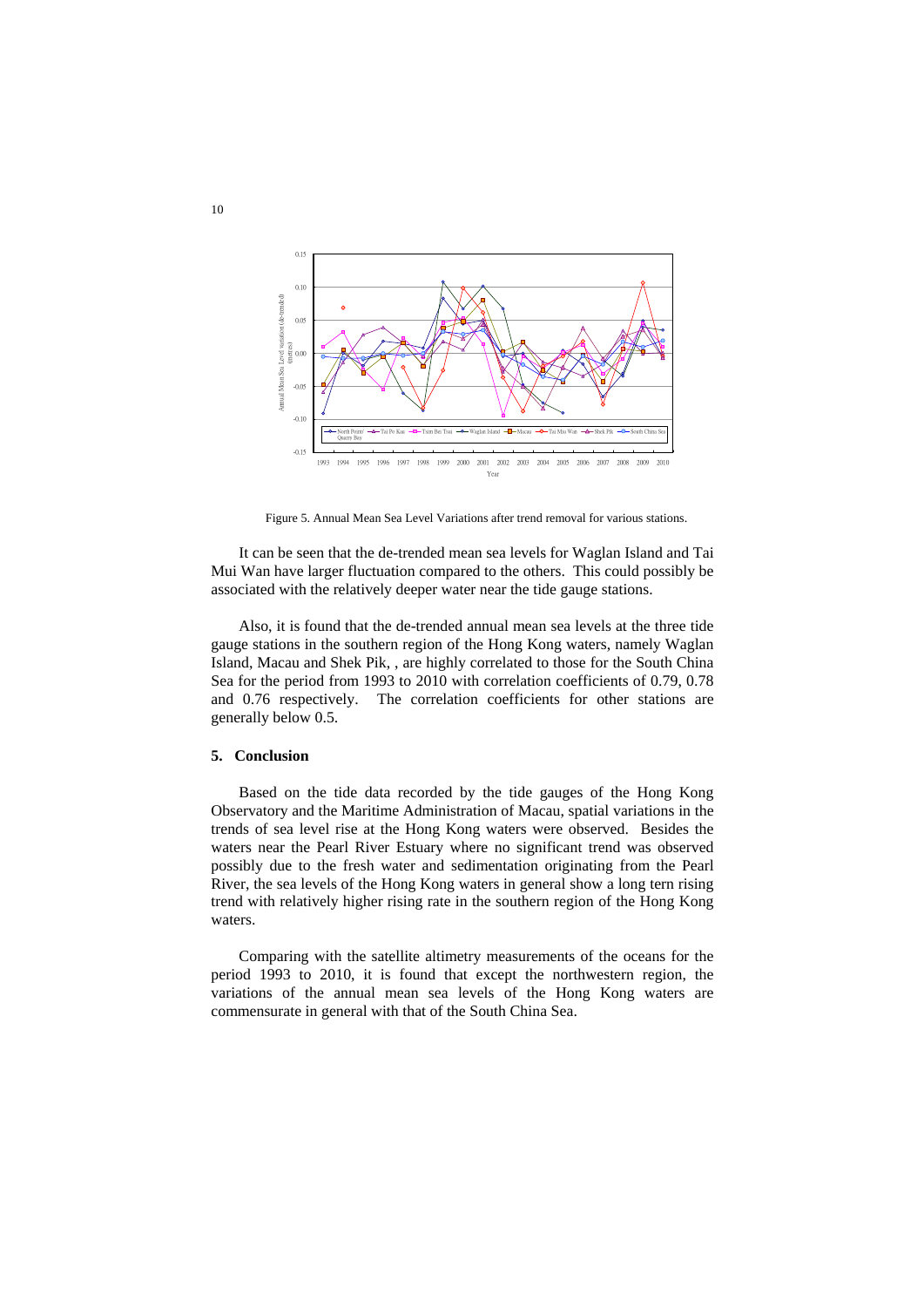It is also found that the variations of the de-trended annual mean sea levels at Waglan Island, Macau and Shek Pik are strongly correlated to that for the South China Sea for the period from 1993 to 2010, reflecting that the interannual variation in sea levels in the southern region of the Hong Kong waters is strongly driven by the South China Sea.

#### **Acknowledgments**

The authors would like to thank their colleague Dr. M.C. Wu for his advice and support in data analysis. The opportunity is also taken to thank the Maritime Administration of Macau for their provision of the tide data.

#### **References**

- 1. G. Godin, Tides, Anadyomene Edition (1988).
- 2. Hong Kong Geological Survey, The Quaternary Geology of Hong Kong. Civil Engineering Department (2000).
- 3. I.E.M. Watts, The effect of meteorological conditions on tide height at Hong Kong. Technical Memoirs No. 8. Royal Observatory (1959).
- 4. Intergovernmental Oceanographic Commission (IOC), Manual on Sea Level Measurement and Interpretation Volume I. United Nations Educational, Scientific and Cultural Organization (UNESCO) (1985).
- 5. Intergovernmental Oceanographic Commission (IOC), Manual on Sea Level Measurement and Interpretation Volume II. United Nations Educational, Scientific and Cultural Organization (UNESCO) (1994).
- 6. Intergovernmental Panel on Climate Change (IPCC), Climate Change 2007: The Physical Science Basis. Contribution of the Working Group I to the Fourth Assessment Report of the Intergovernmental Panel on Climate Change (2007).
- 7. Mott MacDonald Hong Kong Ltd., Territorial Land Drainage and Flood Control Strategy Study Phase 1 Task 2 Report. Drainage Services Department (1990).
- 8. P. Caldwell., Sea Level Data Processing On IBM-PC Compatible Computers Version 3.0. Joint Archive for Sea Level of the National Oceanographic Data Center and University of Hawaii Sea Level Center (1998).
- 9. S.F. Ip & H.G Wai, An application of harmonic method to tidal analysis and prediction in Hong Kong. Technical Notes (Local) No. 55. Royal Observatory (1990).
- 10. State Oceanic Administration of China, China Sea Level Public Notice 2010 (in Chinese) (2011).
- 11. W.T. Wong, K.W. Li & K.H. Yeung, Long Term Sea Level Change in Hong Kong, Hong Kong Meteorological Society Bulletin, Vol. 13, p. 24-40